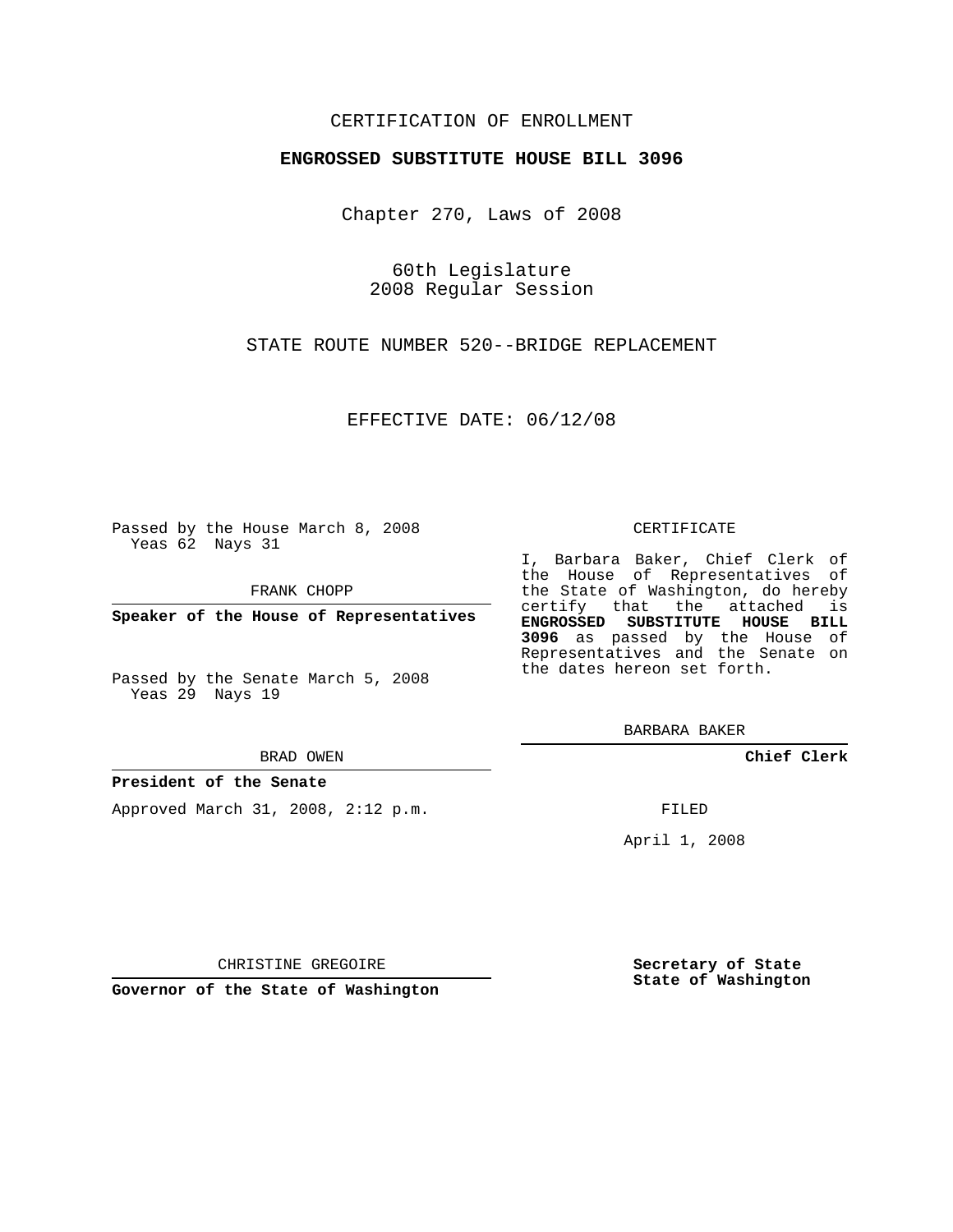# **ENGROSSED SUBSTITUTE HOUSE BILL 3096** \_\_\_\_\_\_\_\_\_\_\_\_\_\_\_\_\_\_\_\_\_\_\_\_\_\_\_\_\_\_\_\_\_\_\_\_\_\_\_\_\_\_\_\_\_

\_\_\_\_\_\_\_\_\_\_\_\_\_\_\_\_\_\_\_\_\_\_\_\_\_\_\_\_\_\_\_\_\_\_\_\_\_\_\_\_\_\_\_\_\_

AS AMENDED BY THE SENATE

Passed Legislature - 2008 Regular Session

## **State of Washington 60th Legislature 2008 Regular Session**

**By** House Transportation (originally sponsored by Representatives Clibborn and McIntire; by request of Governor Gregoire)

READ FIRST TIME 02/12/08.

 AN ACT Relating to financing the state route number 520 bridge replacement project; adding new sections to chapter 47.01 RCW; adding new sections to chapter 47.56 RCW; creating new sections; and providing an expiration date.

BE IT ENACTED BY THE LEGISLATURE OF THE STATE OF WASHINGTON:

 NEW SECTION. **Sec. 1.** The legislature finds that the replacement of the vulnerable state route number 520 bridge is a matter of urgency for the safety of Washington's traveling public and the needs of the transportation system in central Puget Sound. The state route number 520 bridge is forty-four years old and has a useful remaining life of between thirteen and eighteen years. While one hundred fifteen thousand vehicles travel on the bridge each day, there is an ever present likelihood that wind or an earthquake could suddenly destroy the bridge or render it unusable. Therefore, the state must develop a comprehensive approach to fund a state route number 520 bridge replacement to be constructed by 2018.

 NEW SECTION. **Sec. 2.** A new section is added to chapter 47.01 RCW to read as follows: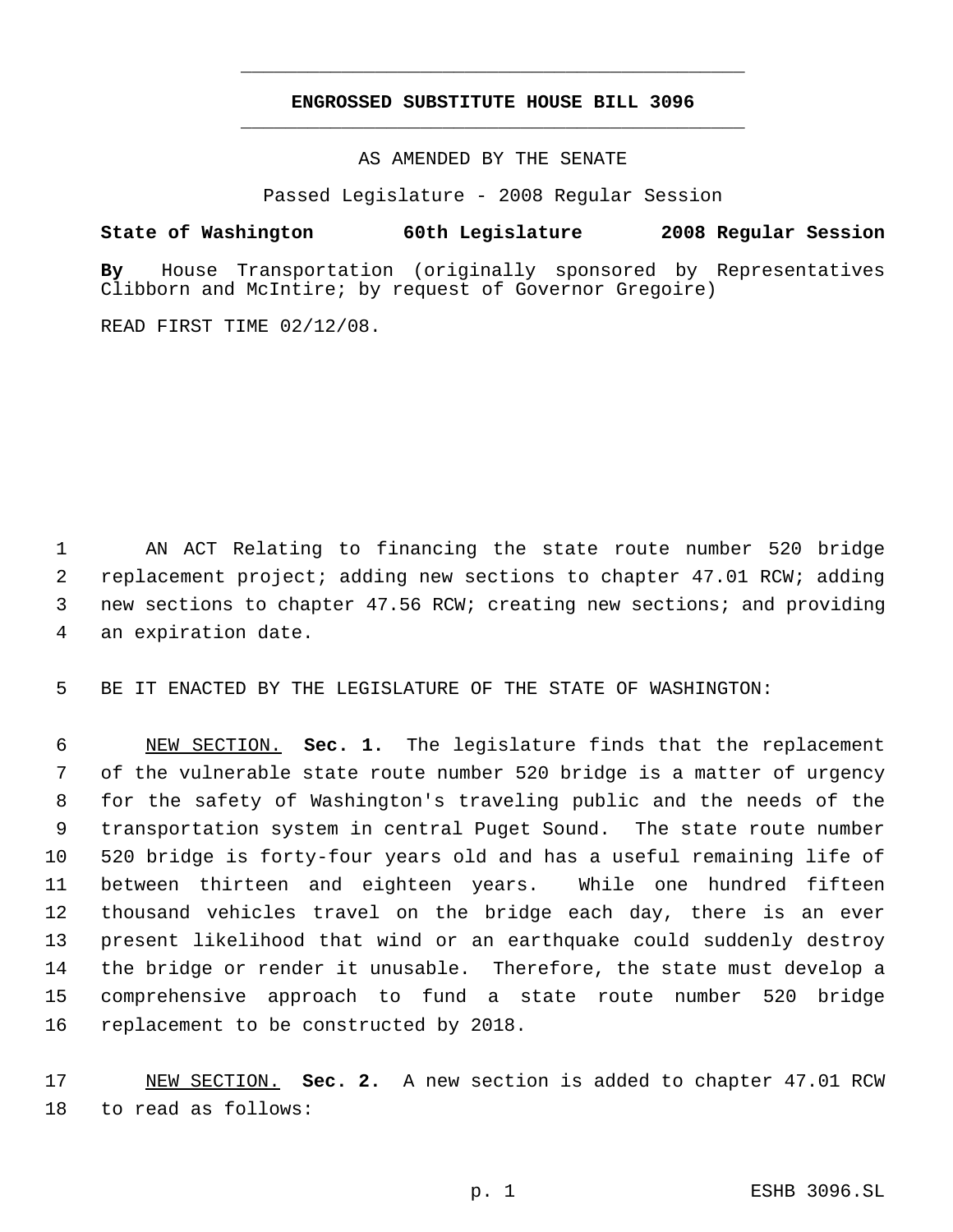(1) The state route number 520 bridge replacement and HOV project shall be designed to provide six total lanes, with two lanes that are for transit and high-occupancy vehicle travel, and four general purpose lanes.

 (2) The state route number 520 bridge replacement and HOV project shall be designed to accommodate effective connections for transit, including high capacity transit, to the light rail station at the University of Washington.

 NEW SECTION. **Sec. 3.** A new section is added to chapter 47.56 RCW to read as follows:

 The state route number 520 bridge replacement and HOV project finance plan must include:

 (1) Recognition of revenue sources that include: One billion seven hundred million dollars in state and federal funds allocated to the project; one billion five hundred million dollars to two billion dollars in tolling revenue, including early tolls that could begin in late 2009; eighty-five million dollars in federal urban partnership 18 grant funds; and other contributions from private and other government sources; and

(2) Recognition of savings to be realized from:

 (a) Potential early construction of traffic improvements from the eastern Lake Washington shoreline to 108th Avenue Northeast in Bellevue;

 (b) Early construction of a single string of pontoons to support two lanes that are for transit and high-occupancy vehicle travel and four general purpose lanes;

(c) Preconstruction tolling to reduce total financing costs; and

(d) A deferral of the sales taxes paid on construction costs.

 NEW SECTION. **Sec. 4.** A new section is added to chapter 47.56 RCW to read as follows:

 (1) Following the submission of the report required in section 6 of this act, the department may seek authorization from the legislature to collect tolls on the existing state route number 520 bridge or on a replacement state route number 520 bridge.

(2) The schedule of toll charges must be established by the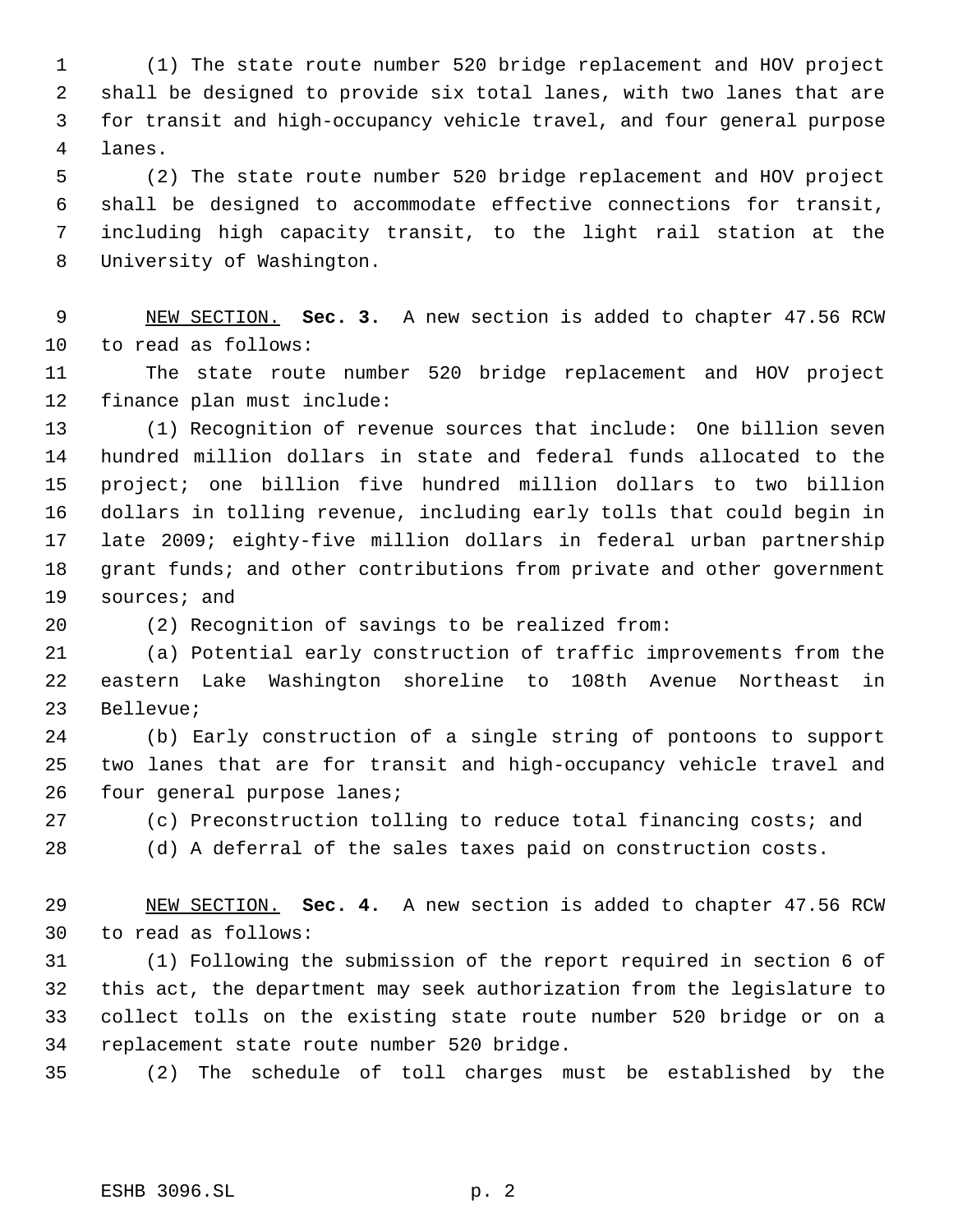transportation commission and collected in a manner determined by the department.

 NEW SECTION. **Sec. 5.** A new section is added to chapter 47.56 RCW to read as follows:

 The department shall work with the federal highways administration to determine the necessary actions for receiving federal authorization to toll the Interstate 90 floating bridge. The department must periodically report the status of those discussions to the governor and the joint transportation committee.

 NEW SECTION. **Sec. 6.** (1) The executive director of the Puget Sound regional council, the secretary of the department of transportation or his or her designee, and a member of the state transportation commission from King county shall form a state route number 520 tolling implementation committee.

(2) The committee must:

 (a) Evaluate the potential diversion of traffic from state route number 520 to other parts of the transportation system, including state route number 522 and local roadways, when tolls are implemented on state route number 520 or other corridors, and recommend mitigation measures to address the diversion;

 (b) Evaluate the most advanced tolling technology to ensure an efficient and timely trip for users of the state route number 520 bridge;

 (c) Evaluate available active traffic management technology to determine the most effective options for technology that could manage congestion on the state route number 520 bridge and other impacted facilities;

 (d) Explore opportunities to partner with the business community to reduce congestion and financially contribute to the state route number 520 bridge replacement project;

 (e) Confer with the mayors and city councils of jurisdictions adjacent to the state route number 520 corridor, the state route number 522 corridor, and the Interstate 90 corridor regarding the implementation of tolls, the impacts that the implementation of tolls might have on the operation of the corridors, the diversion of traffic to local streets, and potential mitigation measures;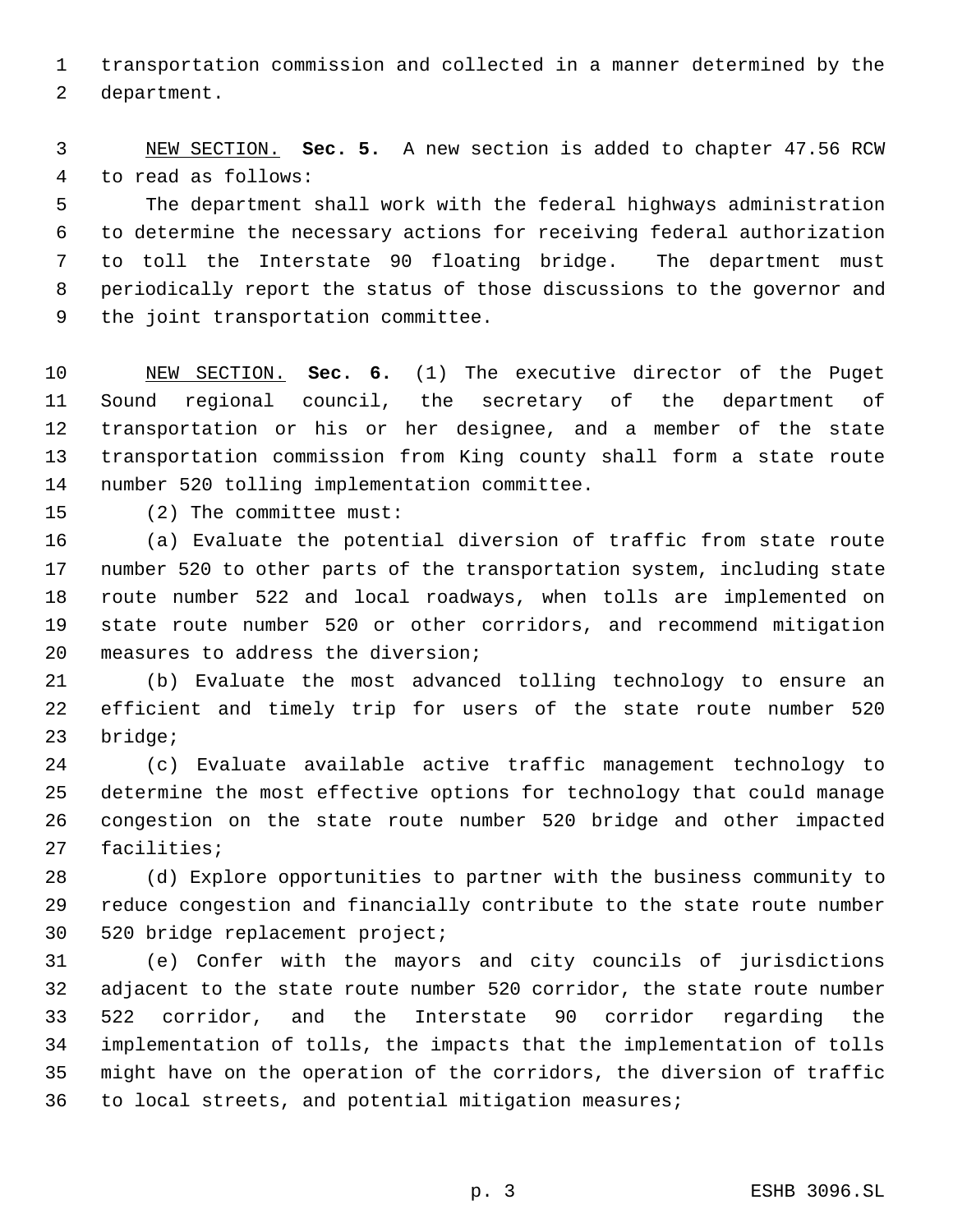(f) Conduct public work sessions and open houses to provide information to citizens, including users of the bridge and business and freight interests, regarding implementation of tolls on the state route number 520 bridge and solicit citizen views on the following items:

 (i) Funding a portion of the state route number 520 bridge replacement project with tolls on the existing bridge;

 (ii) Funding the state route number 520 bridge replacement project and improvements on the Interstate 90 bridge with a toll paid by 9 drivers on both bridges;

 (iii) Providing incentives and choices for users of the state route number 520 bridge replacement project to use transit and to carpool; and

 (iv) Implementing variable tolling as a way to reduce congestion on the facility; and

 (g) Provide a report to the governor and the legislature by January 2009.

 (3) The department of transportation shall provide staff support to the committee.

 NEW SECTION. **Sec. 7.** A new section is added to chapter 47.01 RCW to read as follows:

 (1)(a) Any person involved in the construction of the state route number 520 bridge replacement and HOV project may apply for deferral of state and local sales and use taxes on the site preparation for, the construction of, the acquisition of any related machinery and equipment that will become a part of, and the rental of equipment for use in, the project.

 (b) Application shall be made to the department of revenue in a form and manner prescribed by the department of revenue. The application must contain information regarding estimated or actual costs, time schedules for completion and operation, and other information required by the department of revenue. The department of revenue shall approve the application within sixty days if it meets the requirements of this section.

 (2) The department of revenue shall issue a sales and use tax deferral certificate for state and local sales and use taxes imposed or authorized under chapters 82.08, 82.12, and 82.14 RCW and RCW 81.104.170 on the project.